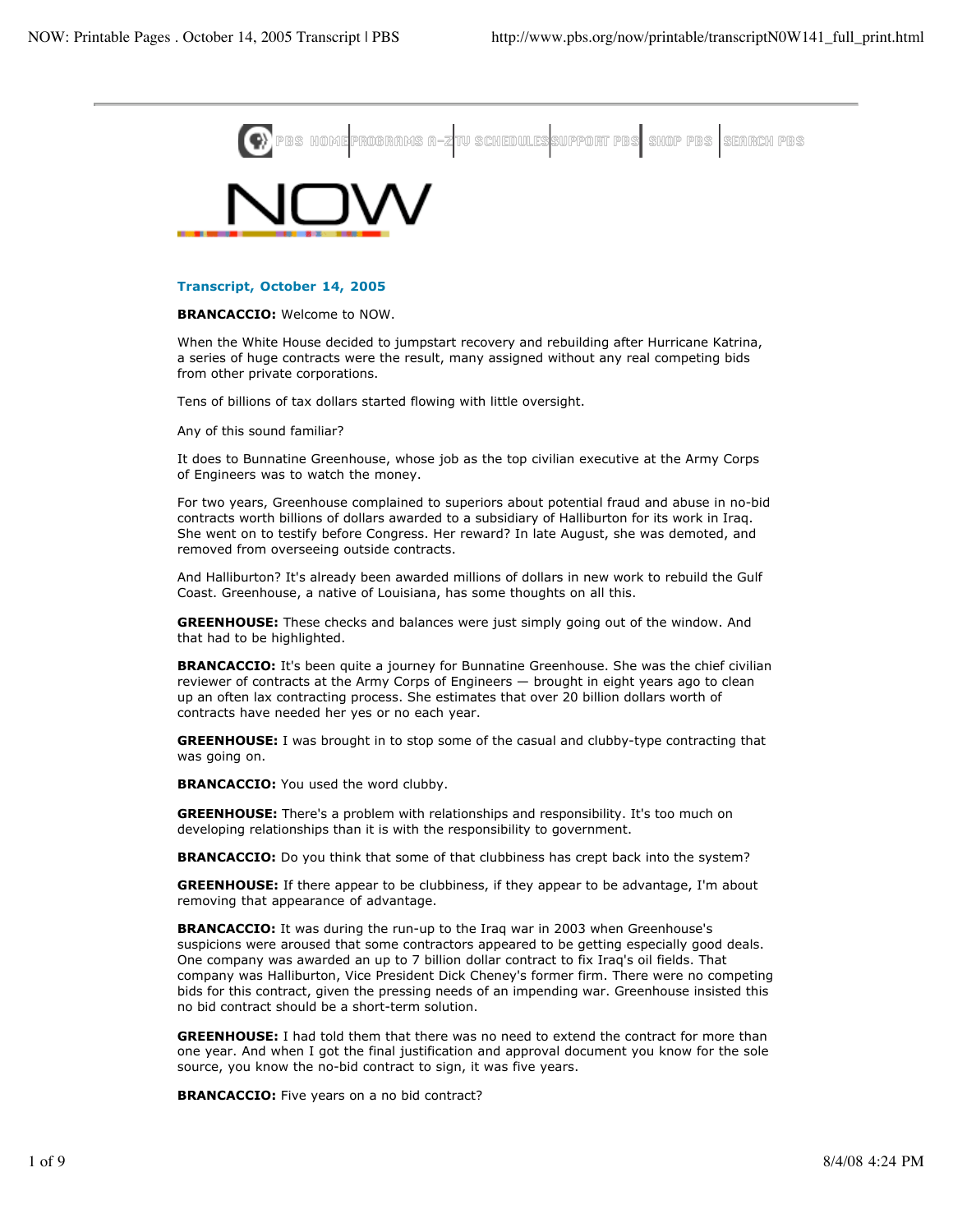## **GREENHOUSE:** Right.

**BRANCACCIO:** Greenhouse voiced her concerns up the hierarchy at work, sometimes in writing on the draft contract. But she says her concerns got the cold shoulder. It would only get worse.

Halliburton's subsidiary KBR had gotten into hot water after a government audit concluded that it had overcharged the U.S. taxpayer by \$61 million for gasoline to support American operations in Iraq. But unbeknownst to Bunny Greenhouse, Halliburton was pushing for a waiver from the Army Corps of Engineers that would declare those gas charges "fair and reasonable." On a day Greenhouse was sick with bronchitis but still working from home, her colleagues back at the office granted the waiver.

**GREENHOUSE:** What we did with the waiver is let Halliburton totally off the hook. They wanted to get this one through without a lot of scrutiny from Bunny Greenhouse.

**BRANCACCIO:** So, it's your sense that they tried to keep this form away from your eyes because...

**GREENHOUSE:** Yes, they did.

**BRANCACCIO:** ...you might have stepped in front of it. And you say there's...

**GREENHOUSE:** And I would not have allowed my boss to sign such a document.

**BRANCACCIO:** The Justice Department and the Department of Defense are investigating the Halliburton contracts in Iraq. Halliburton has said it has done no wrong. Meanwhile, Greenhouse has continued to speak out. In June of this year, she testified on Capitol Hill about the Halliburton contracts.

**GREENHOUSE:** I had seen the worst activity in contracting that I'd ever seen in all of my contracting career.

**BRANCACCIO:** Did you ever get the feeling that it would be best if you didn't testify?

**GREENHOUSE:** When I was going to the first hearing, the acting general counsel came to me and let me know in no uncertain terms that it was not in my best interest, you know, to have testified. And remember, contracting... the lineage of that authority comes from Congress.

So, what right do I have if Congress is calling me to explain some of the improprieties or some of the concerns that I may have had, I don't see why I should not have gone forth to provide them that information. You know, we are in a democracy. We are... I am a civil servant.

**BRANCACCIO:** So, there you are, a civil servant.

**GREENHOUSE:** Yes.

**BRANCACCIO:** Trying to do what you think is the right thing.

**GREENHOUSE:** Right.

**BRANCACCIO:** One would have thought you'd be treated like a hero. How were you treated?

**GREENHOUSE:** Well, I have been demoted as of August 27th. That is removed from the senior executive service corps to a GS-15. Taken totally out of contracting. Placed as a program manager with no programs and no taskings, you know, to actually do.

**BRANCACCIO:** The government says that she wasn't doing her job very well, a charge she contests. Now she mentions August 27th, the day she was finally shunted aside. That's quite a date. It's also the day President Bush declared a state of emergency in Louisiana, just as the next wave of massive government contracting would hit with Hurricane Katrina. And once again, KBR was getting a lucrative deal.

**GREENHOUSE:** I have concern that here we are in another emergency situation forgetting the fact that the government is in the driver's seat, that we establish the rules and regulation as to how we are going to obtain awardees of contracts. And it concerned me that the Corps of Engineers initially went to KBR.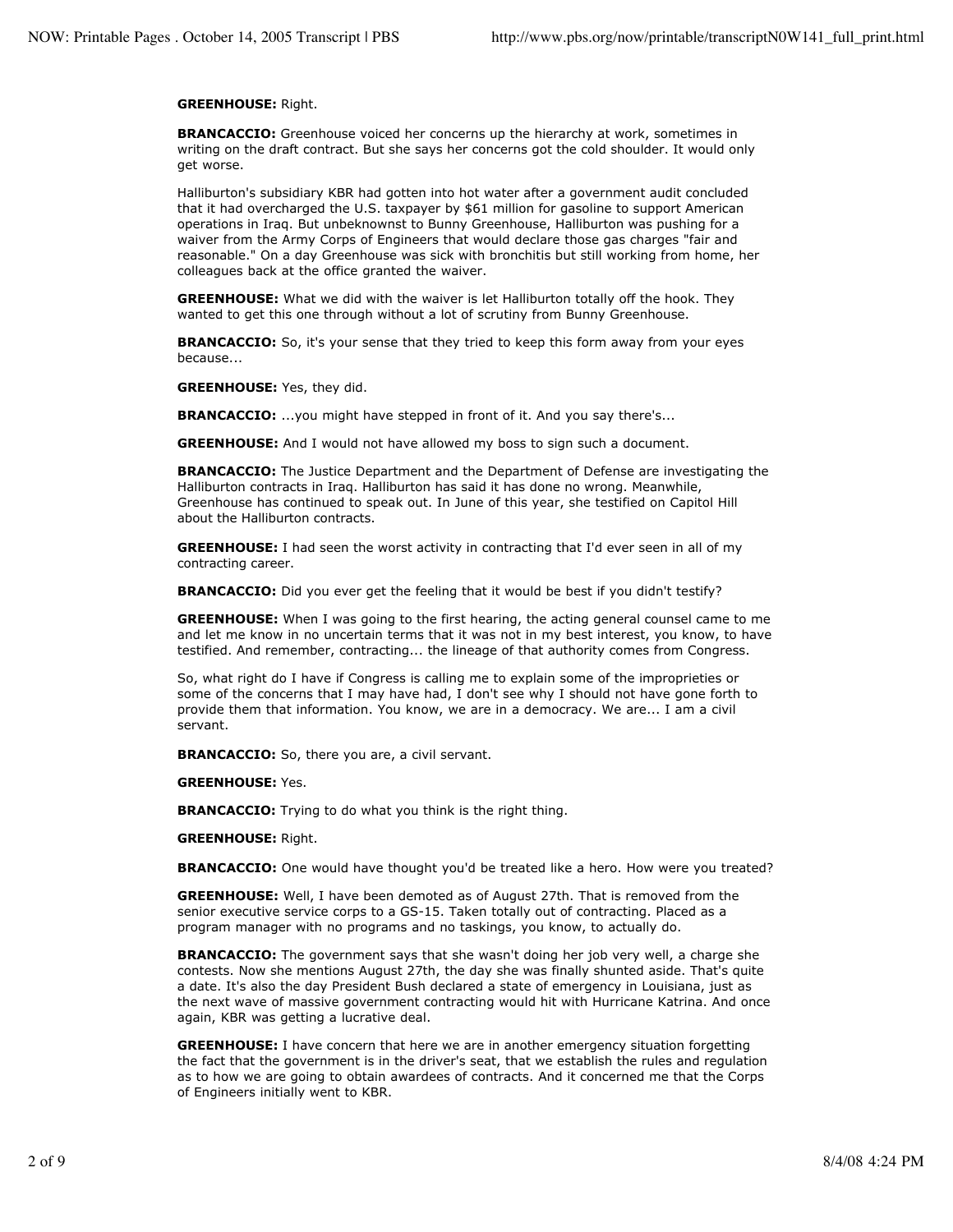**BRANCACCIO:** Kellogg, Brown and Root slash Halliburton.

**GREENHOUSE:** Halliburton for their initial efforts of a contract stating that it was competitive.

**BRANCACCIO:** What does it say about a system that given your efforts would seek to move you aside? Demote you?

**GREENHOUSE:** What is it the government wants? What is it that the public trust wants? What is it that you would have liked for me to have done if not to raise the issues of those things. If I felt that I had not the capability to be able to do it well and to look in the mirror and know that I have served this public the best I possibly could, I would have been the first person to step down.

**BRANCACCIO:** Let's round up your week with some straight talk about retirement. Looking forward to it? A time to forget about the interminable weekly staff meetings of our working lives? But for many of us, it will be a time of more anxiety about what we're going to live on.

Got a company pension? Some 44 million Americans are still banking on the traditional system where the company says it'll pay a set amount once you hang up the spurs.

But as our senior correspondent Maria Hinojosa and producer Bryan Myers have discovered, collecting what you're owed may be harder than you think.

**HINOJOSA:** Just months ago, American workers witnessed the biggest default of a pension plan in U.S. history: United Airlines filed for bankruptcy, claiming that employee pensions were costing the company too much money. Angry United workers denounced it as a betrayal of trust.

**UNITED EMPLOYEE:** I'm devastated. It's terrible. I mean, I can't believe they would allow this to happen to the employees.

**HINOJOSA:** Nearly 60,000 United workers were counting on getting monthly pension checks when they retire. But by declaring bankruptcy, the airline was able to abandon its pension obligations. Now, many of those workers won't get the pension benefits they were expecting.

**BELT:** People's expectations about a secure retirement have been dashed in many cases, because the companies have reneged on a promise that they've made to the workers. That's unacceptable.

**HINOJOSA:** Bradley Belt runs a government agency called the Pension Benefit Guaranty Corporation, or the PBGC. Think of the PBGC as something like an insurance company for pensions: when pension plans go under, it makes sure retirees still get their checks. But there are limits to that insurance. And as a result, many long-time United workers won't get the full amount they're owed.

**HINOJOSA:** United Airlines, you're worried about the kind of precedent that this may set. What is your concern?

**BELT:** Well, we've seen problems that are endemic to that industry sector will often impact companies in a kind of serial fashion. There's a domino effect that kind of occurs.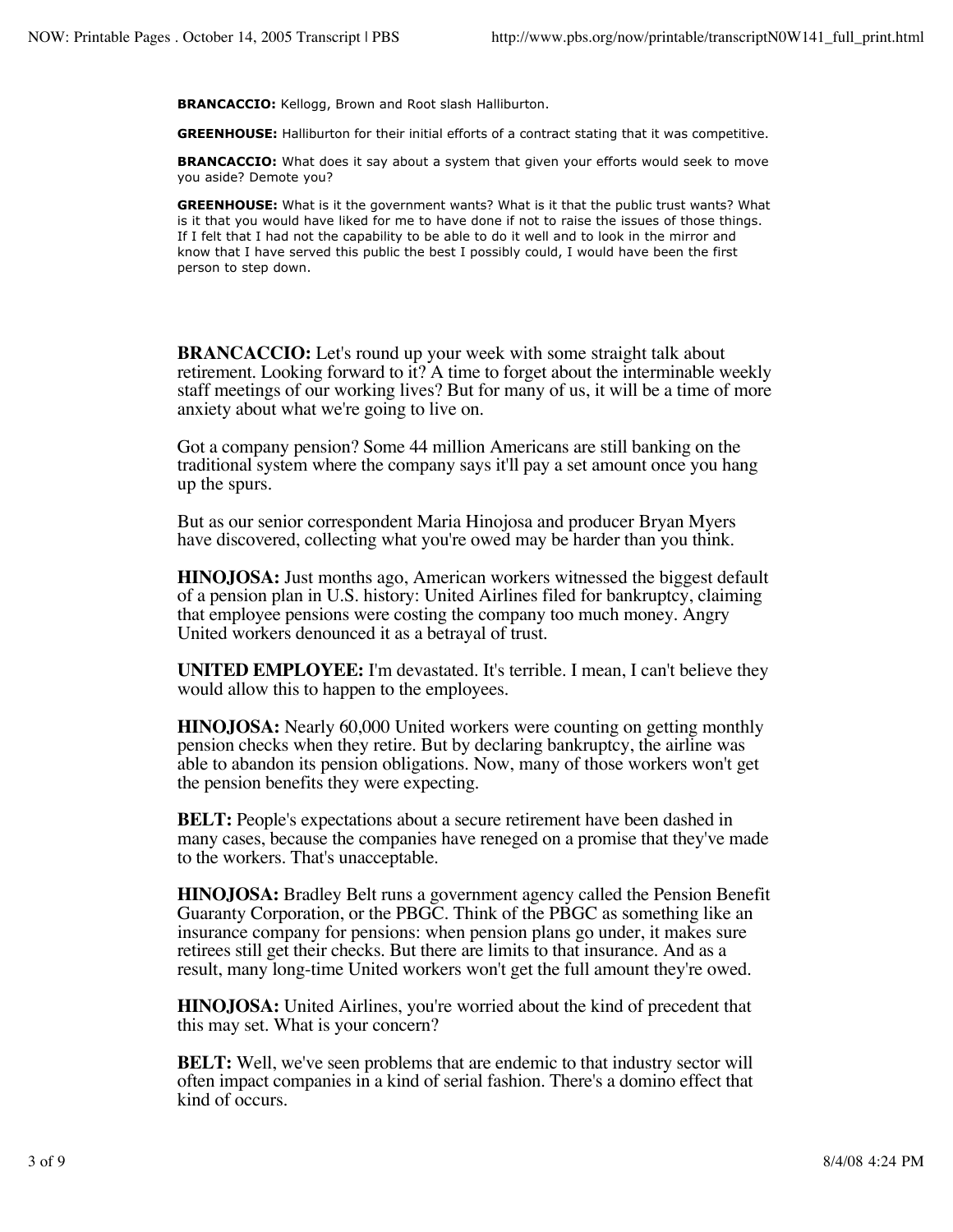**HINOJOSA:** And just weeks ago, two more dominos fell. Northwest and Delta Airlines also declared bankruptcy, both on the same day. Now, Belt worries they'll try to ditch their pension plans, just like United.

**BELT:** The executives of the other legacy carriers, particularly Northwest and Delta have all stated publicly, "Now wait a second. We will have to think about seeking to terminate our pension plans." Well, the law doesn't contemplate that you're able to offload your pension plan with the federal government simply because you want to remain more competitive.

**HINOJOSA:** Currently, 44 million Americans are enrolled in traditional defined benefit pension plans. Here's how they're supposed to work: during your working years, your employer is supposed to set aside money on your behalf, with the promise that they'll pay you a monthly benefit when you retire. But there's a problem: looking to save money today, many companies aren't setting aside enough money for the retirees of tomorrow.

Bradley Belt calls that "underfunding." Add it all up, he says, and the shortfall for America's pension plans is staggering.

**BELT:** It's a serious problem. \$450 billion now, and that number has increased substantially over the past few years.

**HINOJOSA:** Yes, that's \$450 billion dollars. And while Bradley Belt says workers shouldn't automatically be alarmed if their particular pension plan is underfunded, it is often a sign that the company as a whole is ailing, and could be headed for trouble.

**HINOJOSA:** Take United Airlines. Its pension funds were short nearly ten billion dollars. At Delta Airlines, plans are short almost eleven billion dollars. And at Northwest, almost six billion.

**BELT:** Unfortunately, over the last few years, there have been far too many plans that have become seriously underfunded.

**HINOJOSA:** So America's workers have never been this insecure in terms of their pensions than ever before?

**BELT:** The risk of losing benefits that have been promised to them has never been greater. That's correct.

**HINOJOSA:** And just this week, the Delphi Corporation — the largest supplier of auto parts to General Motors — filed for bankruptcy. Its pension plan reportedly has a shortfall of nearly 11 billion dollars. General Motors, its former parent company, might have to absorb those costs. But can they? According to the pension agency, GM is already short 31 billion dollars in its own pension funding — a figure GM denies.

But if it turns out GM can't cover all those pensions, the PBGC will have to, driving that agency even deeper into debt. Remember, it's the agency that has to make good when company pension plans go bankrupt.

**BELT:** Our long term solvency is very much in doubt. So there's going to be a question presented at some point, how do you fill that hole?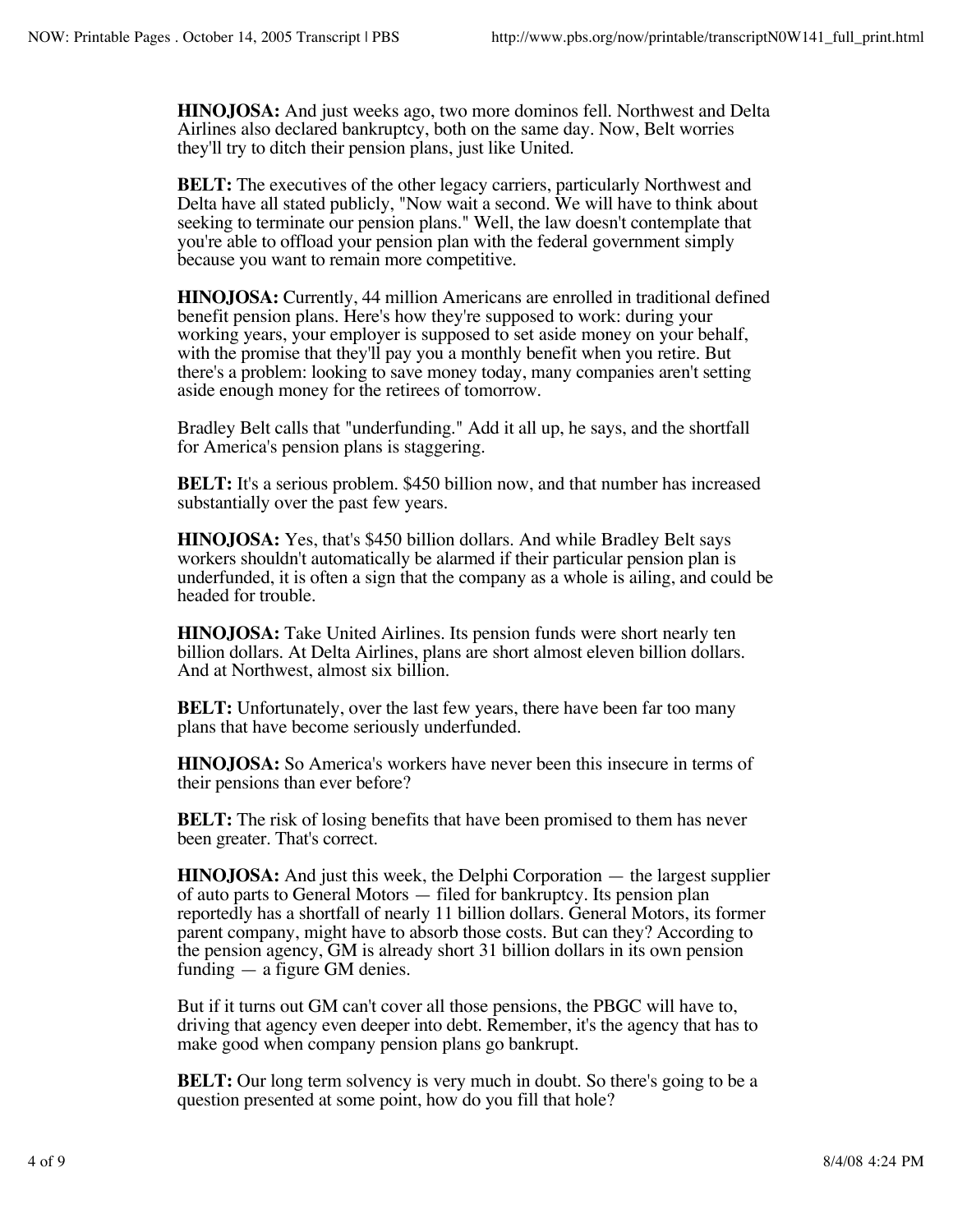**HINOJOSA:** Things are so bad, says Belt, a massive federal bailout of his agency may be necessary. It wouldn't be the first time the federal government has had to bail out a mess caused by the private sector. Remember the savings and loan crisis? The federal government guaranteed those deposits too. The S&L bailout ended up costing taxpayers \$125 billion dollars.

The current pension crisis has a lot of people wondering what went wrong. You see, there are laws against underfunding pension plans. Over 30 years ago, Congress passed a landmark piece of legislation called ERISA. It requires companies to set aside enough money to keep their pension plans healthy. But in the case of United Airlines, they were able to get around it.

**SEN. CHARLES GRASSLEY (R-IA):** That's Enronesque. It's legal Enron, as opposed to illegal Enron.

**HINOJOSA:** Upset by the United fiasco, Republican Senator Charles Grassley wanted to know what happened. Grassley heads the Senate Finance Committee, which has oversight for pension issues. So earlier this year, he held hearings.

**GRASSLEY [at Senate hearings]:** The facts are alarming. The time to act is now.

**HINOJOSA:** Grassley was shocked by what he found: there were years when United Airlines didn't put any money into its employee pension plans. How did United get away with that? By using legal accounting loopholes.

**HINOJOSA:** Is there essentially something happening in American society where these companies basically feel like they can play with people's retirement funds, their pension funds?

**GRASSLEY:** We've got to take into consideration there's a lot of corporations that are keeping their obligations to their workers. But there's a drive in America to always make the quarterly report of the corporation the very strongest it can be shown. And if you can keep from paying money into an underfunded retirement plan, then that money can be kept out of the fund and into the corporation bottom line.

**HINOJOSA:** Most American workers would say, well, we understand capitalism, but that feels like we're being taken advantage of.

**GRASSLEY:** Yep. And that sort of manipulation of the bottom line to the detriment of the worker in his pension fund, needs to be changed.

**HINOJOSA:** As it turns out, other companies that have defaulted on their pension plans, like Bethlehem Steel and US Airways, were also using those accounting loopholes. So now, Grassley is proposing legislation to close them.

**GRASSLEY:** Just like we want to make sure that every penny you earned during your week of work, you get that in your paycheck at the end of the week, at the end of your working years, you earned a pension, you ought to get it.

**HINOJOSA:** Industry lobbyists in Washington, DC have weighed in on Grassley's bill. Their response? That if those loopholes aren't available to them any more, the companies they represent may simply stop offering pension plans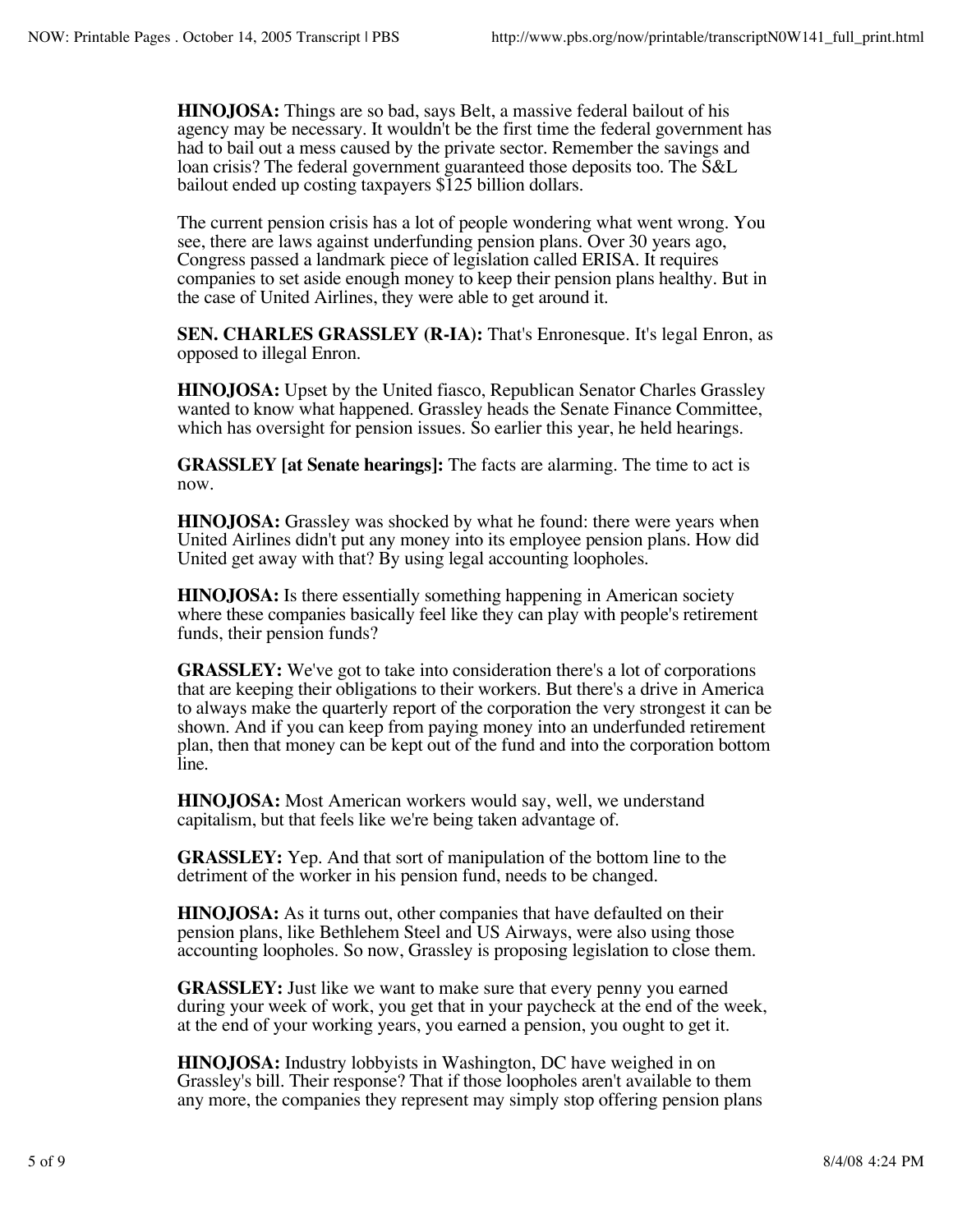altogether.

**GRASSLEY:** We've got baby boomers coming on. 77 million people are going to retire in the next 30 years. The biggest demographic shift ever in the history of our country. It's going to be a tremendous impact on the economy if these people don't have the retirement that they were planning on.

**HINOJOSA:** Underfunding, and the risk of pension plans going bankrupt, are huge problems. But those aren't the only issues facing America's retirees. Even if a plan is fully funded and healthy, sometimes plan administrators just don't want to pay what they owe.

**HAKALA:** At the shop I worked, there was no job they considered light duty.

**HINOJOSA:** Meet Robert Hakala. He spent his life doing what he calls "bull work" — the kind of hard labor that requires muscle and sweat, the kind of labor that made America an industrial powerhouse.

For almost 20 years, Hakala did "bull work" — making heavy equipment at this factory near Duluth, Minnesota. A lot of people in this part of the country did "bull work" — northern Minnesota is known as the "iron range" because of all its mines and the mills they feed.

**HAKALA:** I'm a working man. I miss it.

**HINOJOSA:** But "bull work" can take its toll. One day, a load of steel fell on Hakala's shoulder. Hakala had to retire. Social Security agreed, plus Hakala belonged to a strong union which had a good pension plan — or so he thought.

**HINOJOSA:** You felt you were entitled to what?

**HAKALA:** I felt that as long as I have disability why not get my disability pension?

**HINOJOSA:** Instead, the administrator in charge of Hakala's union pension plan refused to pay. So began a four-and-a-half-year battle to get his money.

**HAKALA:** I felt like I was getting dumped on.

**HINOJOSA:** Were you surprised when you realized how difficult it was going to be for you to get what you believe is entirely entitled to you?

**HAKALA:** I was bitter. I was bitter as hell.

**HINOJOSA:** Remember that landmark pension law called ERISA? ERISA is supposed to protect people like Hakala. It gives workers the right to appeal decisions about their pensions. But here's the catch: most workers have no idea how to handle an appeal, and pension plan managers aren't required to walk you through it.

**HINOJOSA:** When you're not able to move forward here in terms of getting your disability pension, did your company or your union help you? Guide you? Tell you what to do?

**HAKALA:** No. Nothing.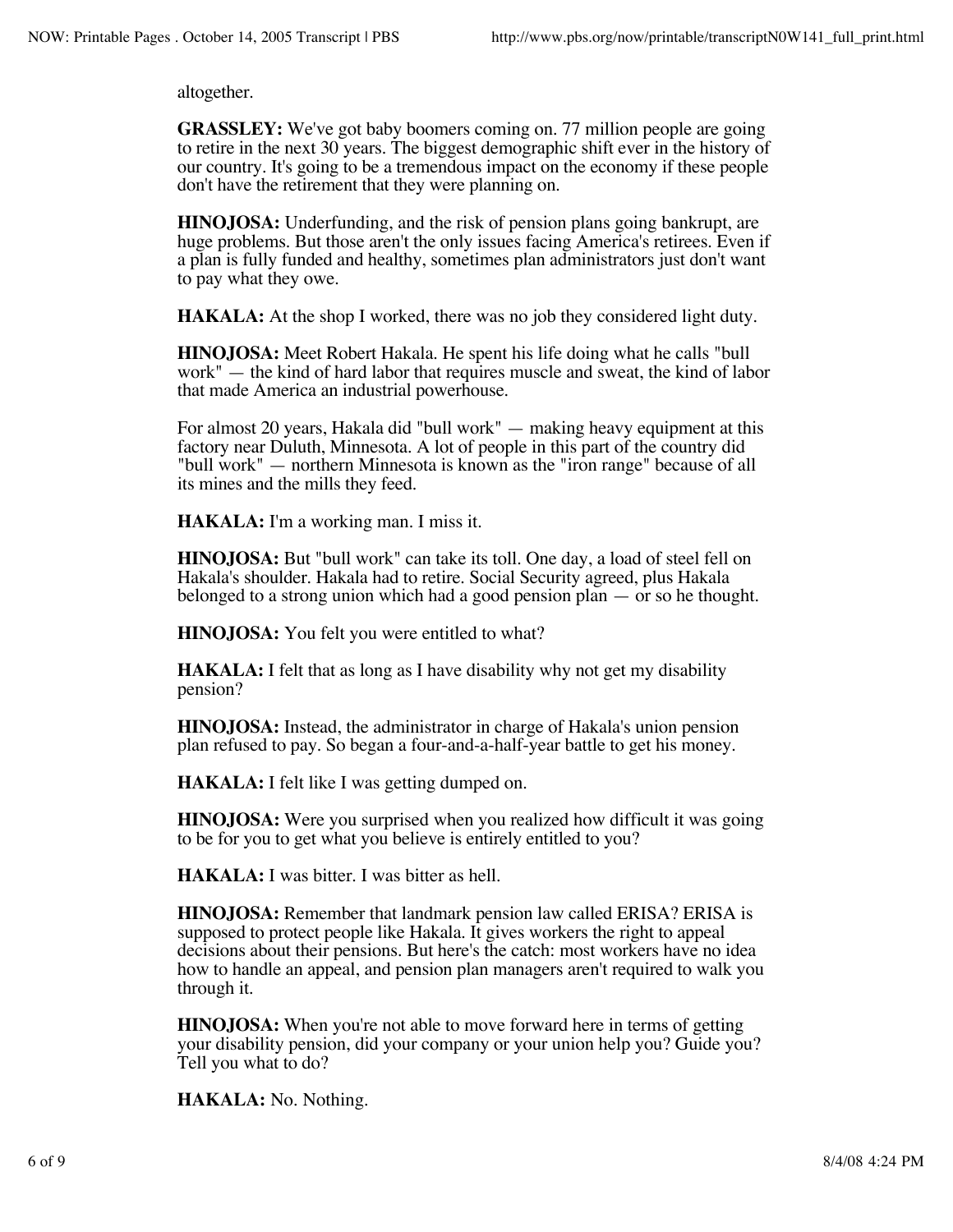**HINOJOSA:** Rita Griebel didn't get any help from the company who owed her a pension, either. Years ago, she worked for a local trucking company in Faribault, Minnesota. It got bought by another company, then another. When it came time to collect her pension, Rita didn't even know where to start.

**HINOJOSA:** Did you ever imagine that you would have to go searching for something that they had said...?

**GRIEBEL:** No. I mean, we all just kind of take these things for granted.

**HINOJOSA:** Griebel says the new owners could have at least sent her a letter. She didn't get angry, but didn't give up either. Griebel spent three years on the Internet and on the phone to track them down. It turned out to be the giant shipping company Fed Ex.

**HINOJOSA:** Was all of your effort to get your pension worth it for you?

**GRIEBEL:** Sure.

**HINOJOSA:** And so that pension money...

**GRIEBEL:** Will amount to quite a bit.

**HINOJOSA:** You think companies are more than happy when people give up?

**GRIEBEL:** Yeah, I'm sure.

**HOTZ:** A pension is compensation, very much, that's something that you earn. People are upset when the promise of the pension is taken away from them, and rightly so.

**HINOJOSA:** John Hotz works for the Pension Rights Center, a national organization in Washington, DC. Hotz says that ERISA — the landmark pension law — fails in one important respect: it never established a single government agency to enforce the rights of people like Rita Griebel and Robert Hakala.

**HOTZ:** If the law says participants ought to be able to have the information that's necessary for them to verify their calculation, that really means nothing unless there's a strong and predictable enforcement mechanism that's going to hold plan administrators accountable for their failings.

**HINOJOSA:** So to fill the void, pension rights advocates came up with an idea: set up a series of regional centers around the country dedicated to helping retirees who've been denied pension benefits.

**BROWNING [to pensioner]:** If you can get that information...

**HINOJOSA:** Mary Browning runs the center in Minnesota. She's a lawyer and a rarity in the pension world — most lawyers with expertise in pension law work for companies, not representing workers.

**BROWNING:** Often when people call us, it really is dire.

**HINOJOSA:** Browning hears all sorts of stories from retirees about getting the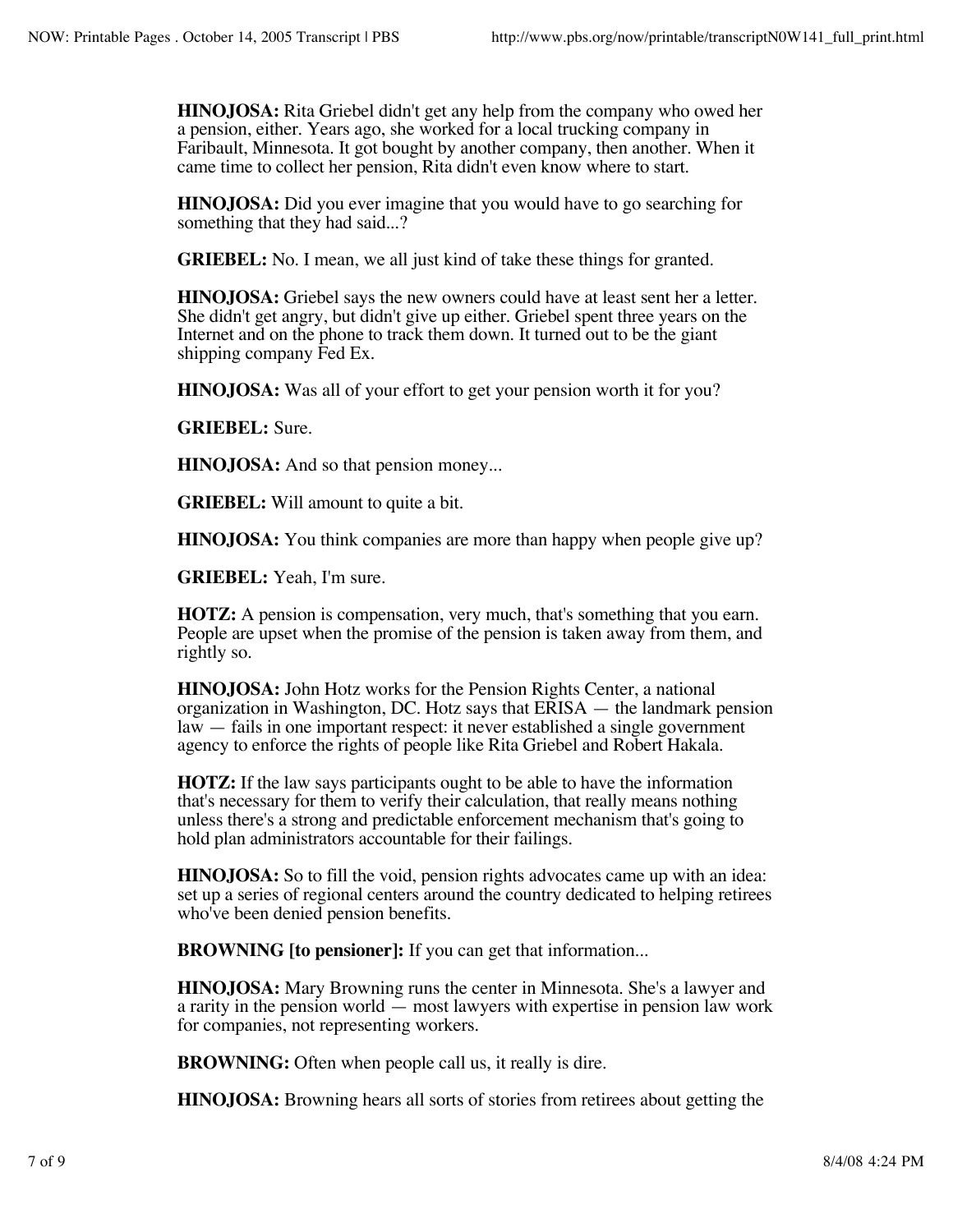run-around. And there's another common problem: companies paying retirees less than they're owed. According to this report by the Department of Labor, companies frequently miscalculate pensions and shortchange retirees.

**BROWNING:** Sometimes you do get a sense of something going on. That there is an agenda. The plan administrator doesn't want to pay the pension for some reason.

**HINOJOSA:** Browning was able to help both Rita Griebel and Robert Hakala. In Hakala's case, Browning was able to get him his full pension, and on top of that, a settlement of over \$40,000 dollars for the four and a half years he spent fighting for his claim.

**BROWNING [to pensioner]:** Okay, and when did you quit that company?

**HINOJOSA:** Mary Browning's center has been open about 12 years. Since then, it's helped thousands of retirees solve their pension problems. And there are now centers just like this one covering 18 other states.

But these assistance centers can only do so much. When giant companies employing tens of thousands of workers don't set aside enough money to pay their pensions in the first place, consumer help only goes so far. Bradley Belt, the man who would rescue your plan if it goes under, ought to know.

**HINOJOSA:** Can any of us essentially suddenly find ourselves at a time when we're gonna retire and then say, oh my gosh, my pension's not there?

**BELT:** Unfortunately, that has happened. And all of a sudden, you find out virtually overnight, you read the newspaper, that your company's terminating your pension plan. And there are only 35, 45, 50 percent of the assets in that pension plan necessary to cover the liabilities. That's a real shock to the system. And that's unacceptable.

**BRANCACCIO:** To get more info on the health of the nation's pension plans, visit our Web site. Just type in pbs.org and then find the NOW page.

And next week on NOW, we'll look at a plan costing billions to restore the Gulf Coast wetlands. Will it protect New Orleans from another Katrina?

**BRANCACCIO:** Connect to NOW Online at pbs.org.

Get the facts on <u>pension law</u>.

Find <u>local pension help</u>.

More on Halliburton contracts.

Connect to NOW at pbs.org.